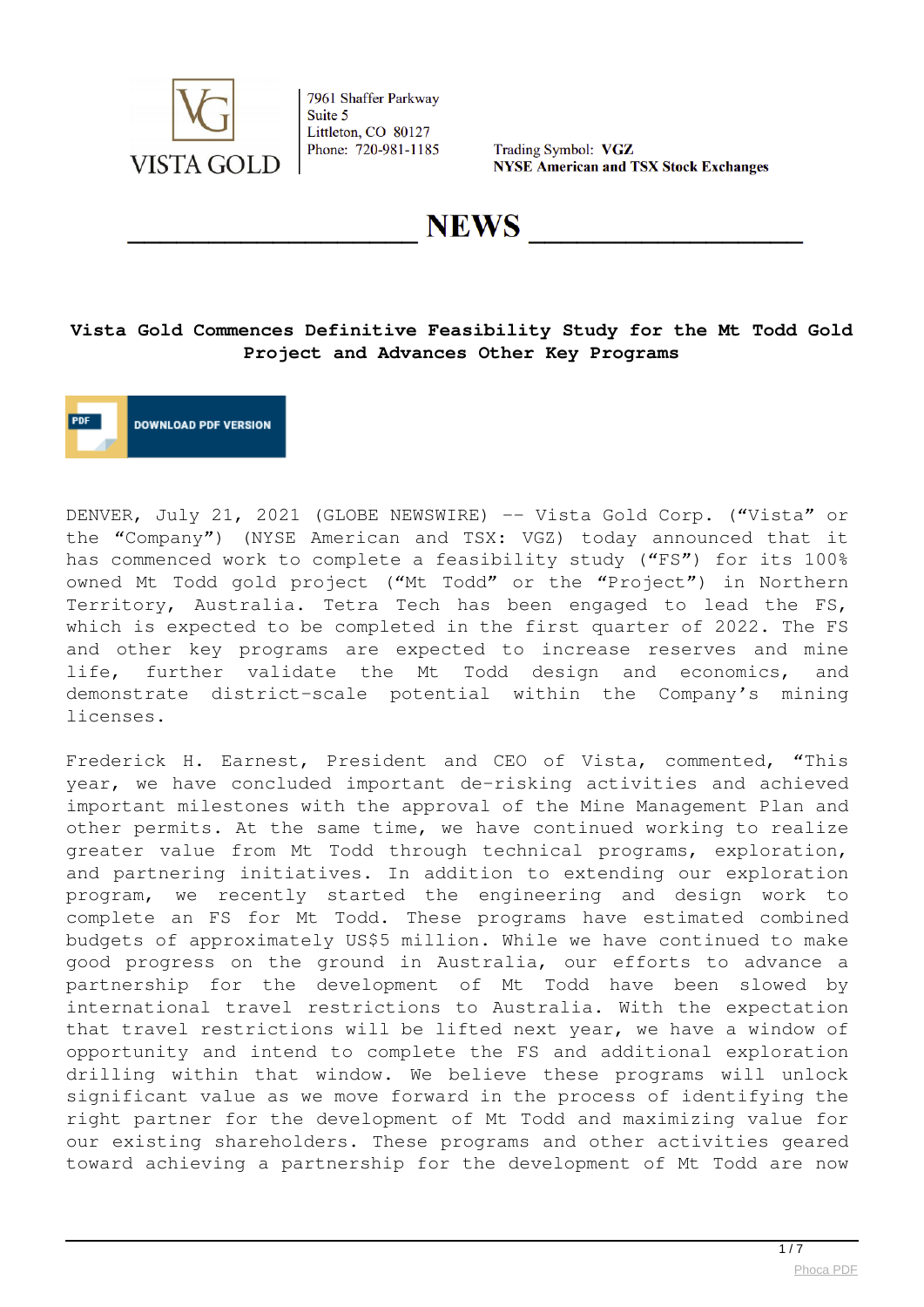

Trading Symbol: VGZ **NYSE American and TSX Stock Exchanges** 

**NEWS** 

# **Vista Gold Commences Definitive Feasibility Study for the Mt Todd Gold Project and Advances Other Key Programs**

funded, as a result of the recently closed offering for US\$13.5 million."

#### Feasibility Study

Most of the engineering work for Mt Todd has previously been completed to feasibility study standards. The Company has commenced the work of completing the remaining feasibility engineering in the process plant (piping, electrical, and instrumentation), updating project designs to be consistent with the recently approved Mine Management Plan, and completing an economic evaluation using a gold price more reflective of the current market price. Due to the conservative US\$1,000 gold price used to estimate reserves in the Company's most recent preliminary feasibility study, redesigning the pit at a higher gold price is expected to enhance value by increasing the estimated reserves and extending the life of the mine by incorporating a greater portion of the currently defined measured and indicated resources into the mine plan.

In addition to Tetra Tech, other consultants have been awarded contracts to undertake parts of the FS, including: Tetra Tech Proteus (formerly Proteus Engineers), RESPEC (formerly Mine Development Associates), and Power Engineers.

#### Exploration Drilling Program

The Company's exploration program is successfully demonstrating the potential to increase the estimated mineral resources at Mt Todd with the appropriate future in-fill drilling. The exploration program is expected to continue through the remainder of this year. Every hole drilled as part of this program has intersected mineralization and added to our understanding of the continuity of mineralization within the structural corridor that hosts the Batman deposit. Our goal is to demonstrate the district resource potential of the portion of the Batman-Driffield Trend north of the Batman deposit and outline areas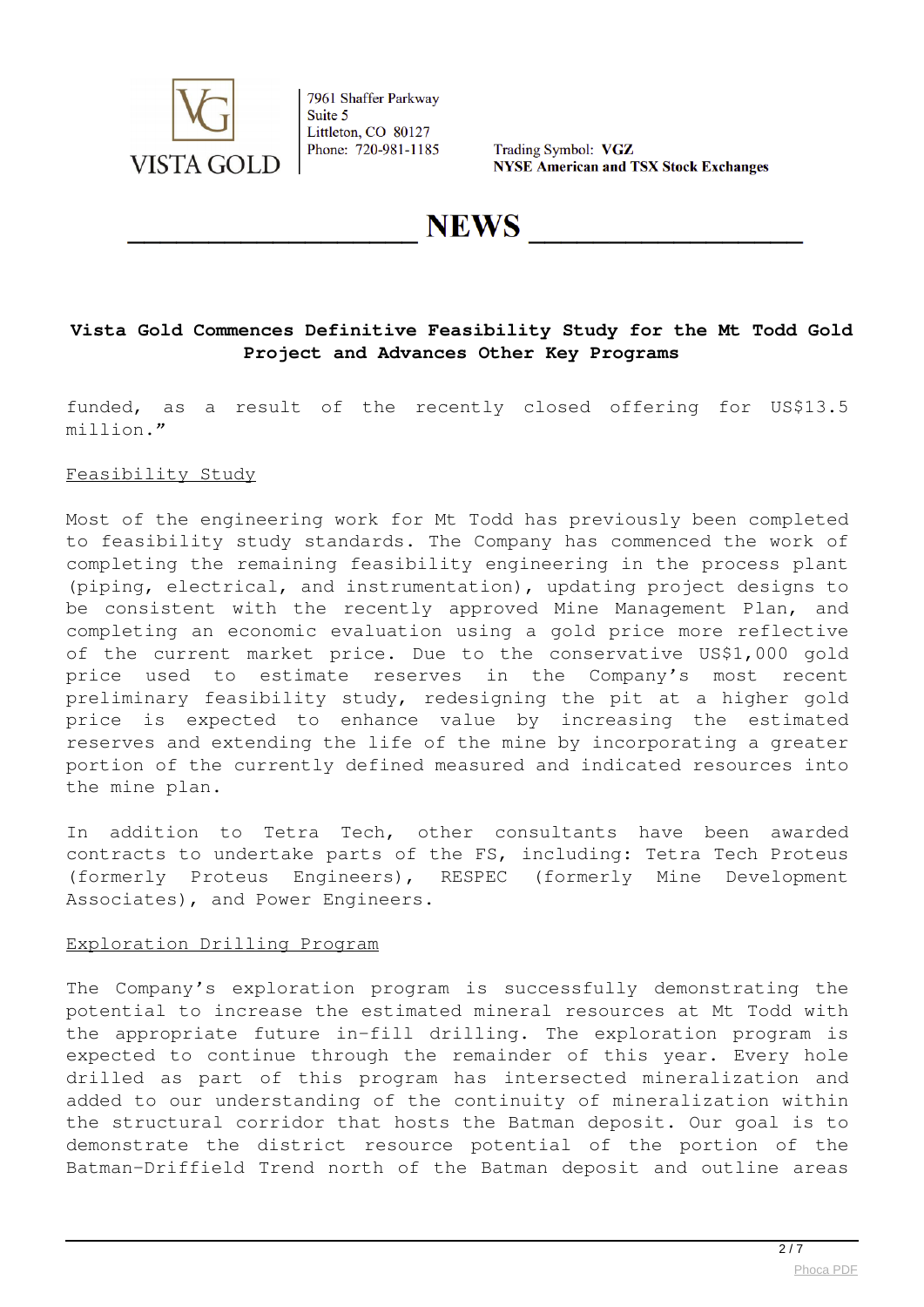

Trading Symbol: VGZ **NYSE American and TSX Stock Exchanges** 

**NEWS** 

#### **Vista Gold Commences Definitive Feasibility Study for the Mt Todd Gold Project and Advances Other Key Programs**

where future in-fill drilling can be undertaken to define additional gold resources.

Given the success of the current drill program, Vista is planning additional holes for a third phase of drilling totaling approximately 3,000 meters. Among the preliminary objectives of the next phase will be to test the lateral connectivity of the parallel north-south and cross cutting structures.

#### Strategic Partner

We embarked on a process to investigate partnering opportunities in the fourth quarter of 2020. The process has been slowed by COVID-19 uncertainties and international travel restrictions. We are continuing to engage with several companies in technical assessments and earlystage partnering discussions. Our technical work programs and the approval of all major permits provide a solid basis to move forward with prospective development partners. As we pursue a strategic development transaction that reflects the inherent value of Mt Todd to Vista's shareholders, we continue to focus on our strategy to further improve the economic potential of the Project and increase shareholder value in a cost-effective manner.

#### **About Vista Gold Corp.**

Vista is a gold project developer. The Company's flagship asset is the Mt Todd gold project located in the Tier 1, mining friendly jurisdiction of Northern Territory, Australia. Situated approximately 250 km southeast of Darwin, Mt Todd is the largest undeveloped gold project in Australia and, if developed as presently designed, would potentially be Australia's fourth largest gold producer on an annual basis, with lowest tertile in-country and global all-in sustaining costs. All major operating and environmental permits have now been approved.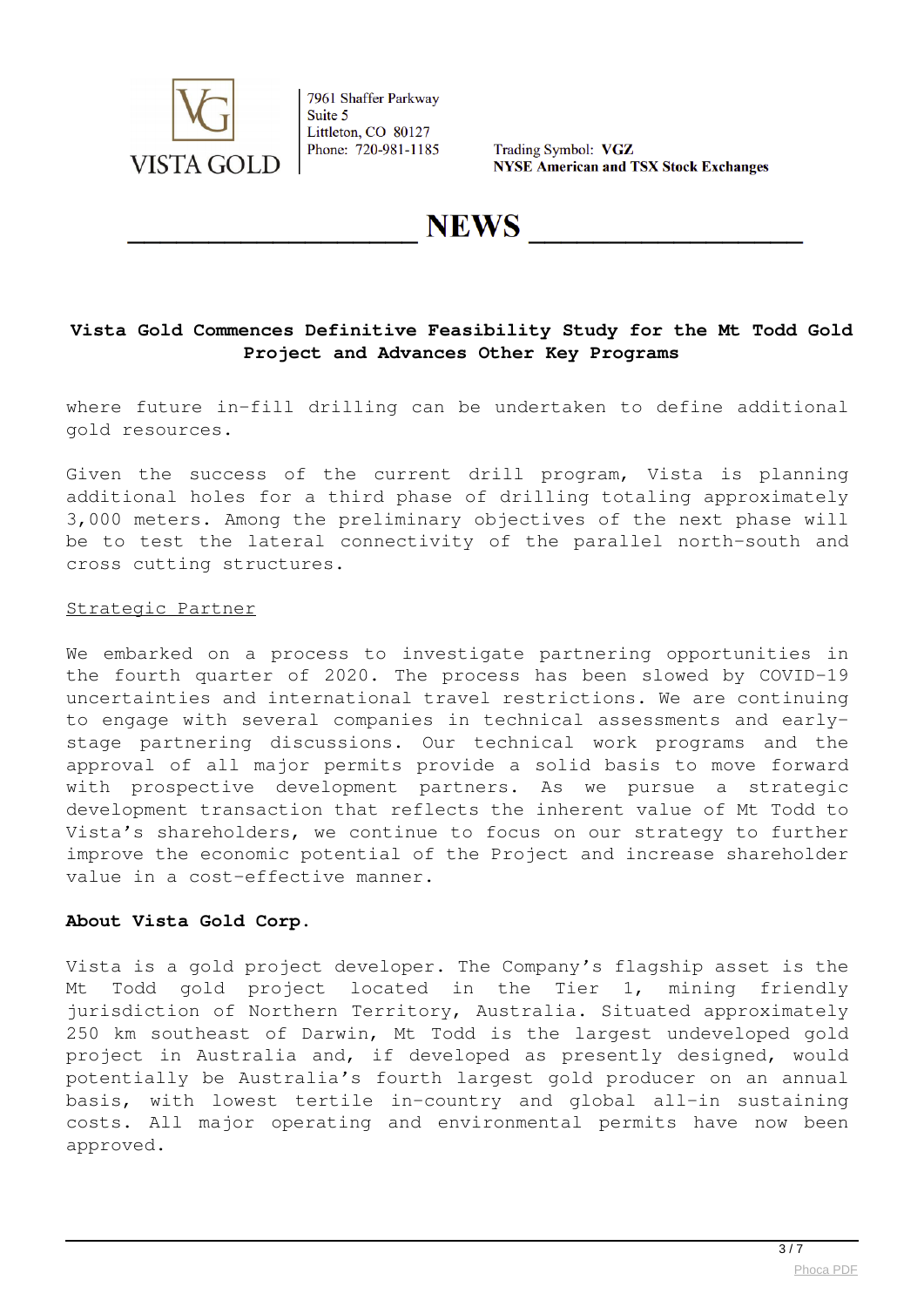

Trading Symbol: VGZ **NYSE American and TSX Stock Exchanges** 

**NEWS** 

# **Vista Gold Commences Definitive Feasibility Study for the Mt Todd Gold Project and Advances Other Key Programs**

For further information, please contact Pamela Solly, Vice President of Investor Relations, at (720) 981-1185.

#### **Forward Looking Statements**

This press release contains forward-looking statements within the meaning of the U.S. Securities Act of 1933, as amended, and U.S. Securities Exchange Act of 1934, as amended, and forward-looking information within the meaning of Canadian securities laws. All statements, other than statements of historical facts, included in this press release that address activities, events or developments that Vista expects or anticipates will or may occur in the future, including such things as, the Company's expectation that the FS will be completed in the first quarter of 2022; our belief that the FS and other key programs are expected to increase reserves and mine life, further validate the Mt Todd design and economics, and demonstrate district scale potential within the Company's mining licenses; our believe that the programs have an estimated combined budget of approximately \$5 million; our belief that travel restrictions will be lifted next year; our belief that these programs will unlock significant value as we move forward in the process of identifying the right partner for the development of Mt Todd and maximizing value for our existing shareholders; our belief that most of the engineering work for Mt Todd has previously been completed to feasibility study standards; our belief that redesigning the pit at a higher gold price is expected to enhance value by increasing the estimated reserves and extend the life of the mine; our belief that the Company's exploration program is successfully demonstrating the potential to increase the estimated mineral resources at Mt Todd; our expectation that the exploration program will continue through the remainder of the year; and our belief that our technical programs and the approval of all major permits provide a solid basis to move forward with prospective development partners; and other such matters are forward-looking statements and forward-looking information. The material factors and assumptions used to develop the forward-looking statements and forward-

 $\overline{4/7}$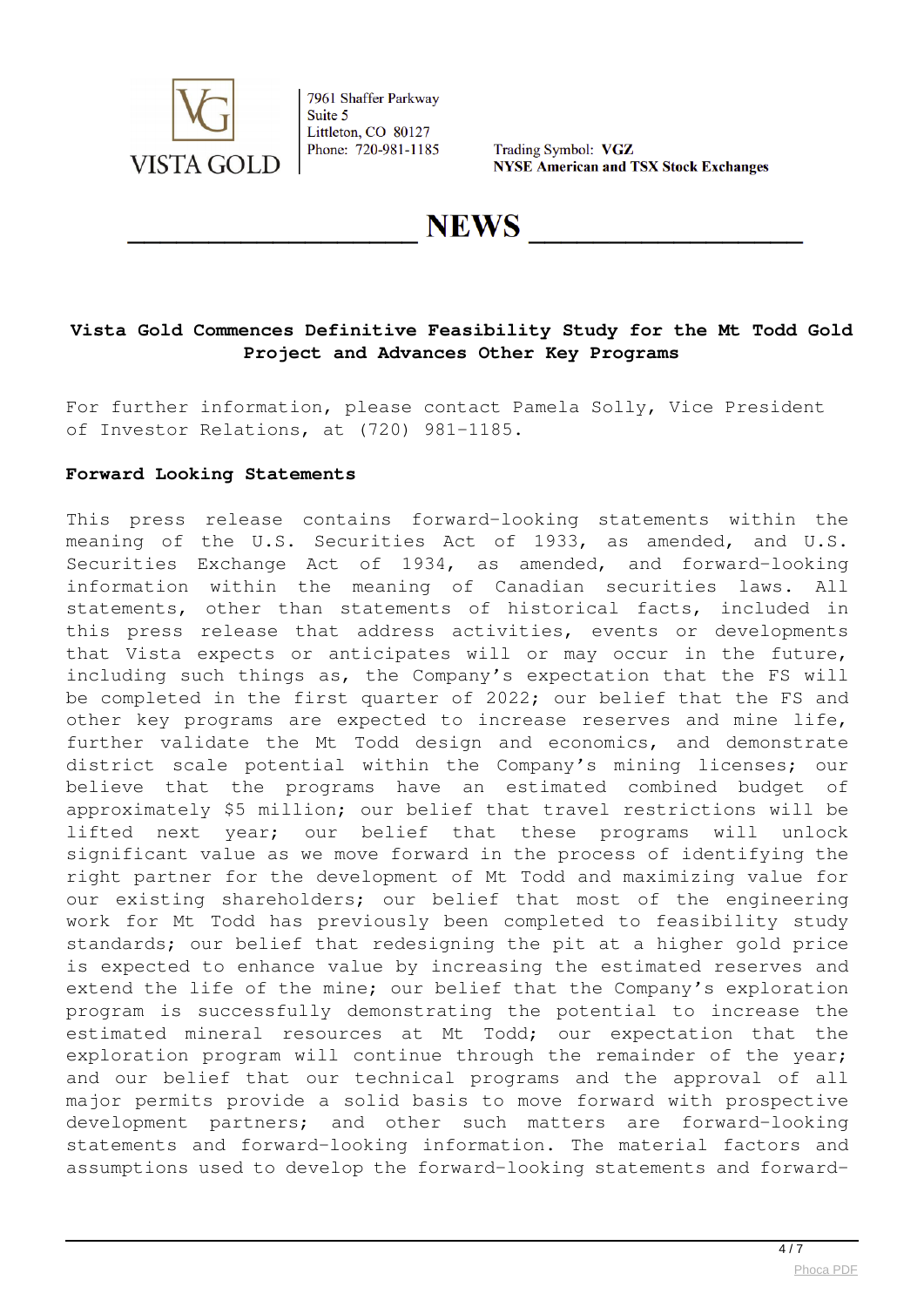

Trading Symbol: VGZ **NYSE American and TSX Stock Exchanges** 

**NEWS** 

# **Vista Gold Commences Definitive Feasibility Study for the Mt Todd Gold Project and Advances Other Key Programs**

looking information contained in this press release include the following: the accuracy of the results of the PFS, mineral resource and reserve estimates, and exploration and assay results; the terms and conditions of our agreements with contractors and our approved business plan; the anticipated timing and completion of a feasibility study on the Project; the anticipated receipt of required permits; no change in laws that materially impact mining development or operations of a mining business; the potential occurrence and timing of a production decision; the anticipated gold production at the Project; the life of any mine at the Project; all economic projections relating to the Project, including estimated cash cost, NPV, IRR, and initial capital requirements; and Vista's goal of becoming a gold producer. When used in this press release, the words "optimistic," "potential," "indicate," "expect," "intend," "plans," "hopes," "believe," "may," "will," "if," "anticipate," and similar expressions are intended to identify forward-looking statements and forward-looking information. These statements involve known and unknown risks, uncertainties and other factors which may cause the actual results, performance or achievements of Vista to be materially different from any future results, performance or achievements expressed or implied by such statements. Such factors include, among others, uncertainty of mineral resource estimates, estimates of results based on such mineral resource estimates; risks relating to cost increases for capital and operating costs; risks related to the timing and the ability to obtain the necessary permits, risks of shortages and fluctuating costs of equipment or supplies; risks relating to fluctuations in the price of gold; the inherently hazardous nature of mining-related activities; potential effects on Vista's operations of environmental regulations in the countries in which it operates; risks due to legal proceedings; risks relating to political and economic instability in certain countries in which it operates; as well as those factors discussed under the headings "Note Regarding Forward-Looking Statements" and "Risk Factors" in Vista's Annual Report Form 10-K as filed February 25, 2021 and other documents filed with the U.S. Securities and Exchange Commission and Canadian securities regulatory authorities.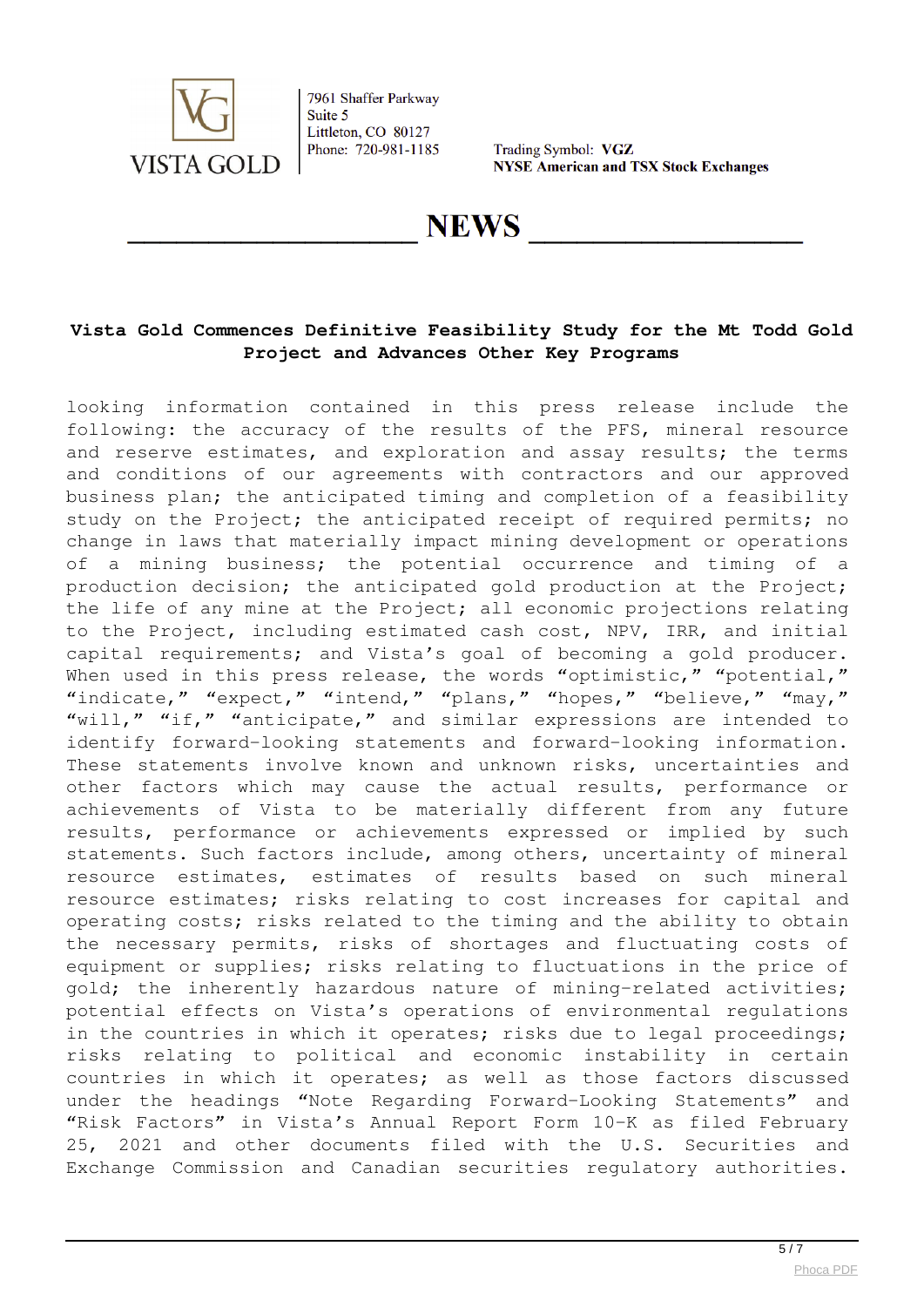

Trading Symbol: VGZ **NYSE American and TSX Stock Exchanges** 

**NEWS** 

# **Vista Gold Commences Definitive Feasibility Study for the Mt Todd Gold Project and Advances Other Key Programs**

Although Vista has attempted to identify important factors that could cause actual results to differ materially from those described in forward-looking statements and forward-looking information, there may be other factors that cause results not to be as anticipated, estimated or intended. Except as required by law, Vista assumes no obligation to publicly update any forward-looking statements or forward-looking information; whether as a result of new information, future events or otherwise.

#### **Cautionary Note to United States Investors**

The United States Securities and Exchange Commission ("SEC") limits disclosure for U.S. reporting purposes to mineral deposits that a company can economically and legally extract or produce. This press release and the technical reports referenced in this press release use the terms defined in Canadian National Instrument 43-101 – Standards of Disclosure for Mineral Projects ("NI 43-101") and the Canadian Institute of Mining, Metallurgy and Petroleum (the "CIM") – CIM Definition Standards on Mineral Resources and Mineral Reserves, adopted by the CIM Council, as amended (the "CIM Definition Standards"). These standards are not the same as reserves under the SEC's Industry Guide 7 and may not constitute reserves or resources under the SEC's newly adopted disclosure rules to modernize mineral property disclosure requirements ("SEC Modernization Rules"), which became effective February 25, 2019 and will be applicable to the Company in its annual report for the fiscal year ending December 31, 2021. Under the currently applicable SEC Industry Guide 7 standards, a "final" or "bankable" feasibility study is required to report reserves, the three-year historical average price is used in any reserve or cash flow analysis to designate reserves and all necessary permits and government approvals must be filed with the appropriate governmental authority. Additionally, the technical reports uses the terms "measured resources", "indicated resources", and "measured & indicated resources". We advise U.S. investors that while these terms are Canadian mining terms as defined in accordance with NI 43-101,

 $6/7$